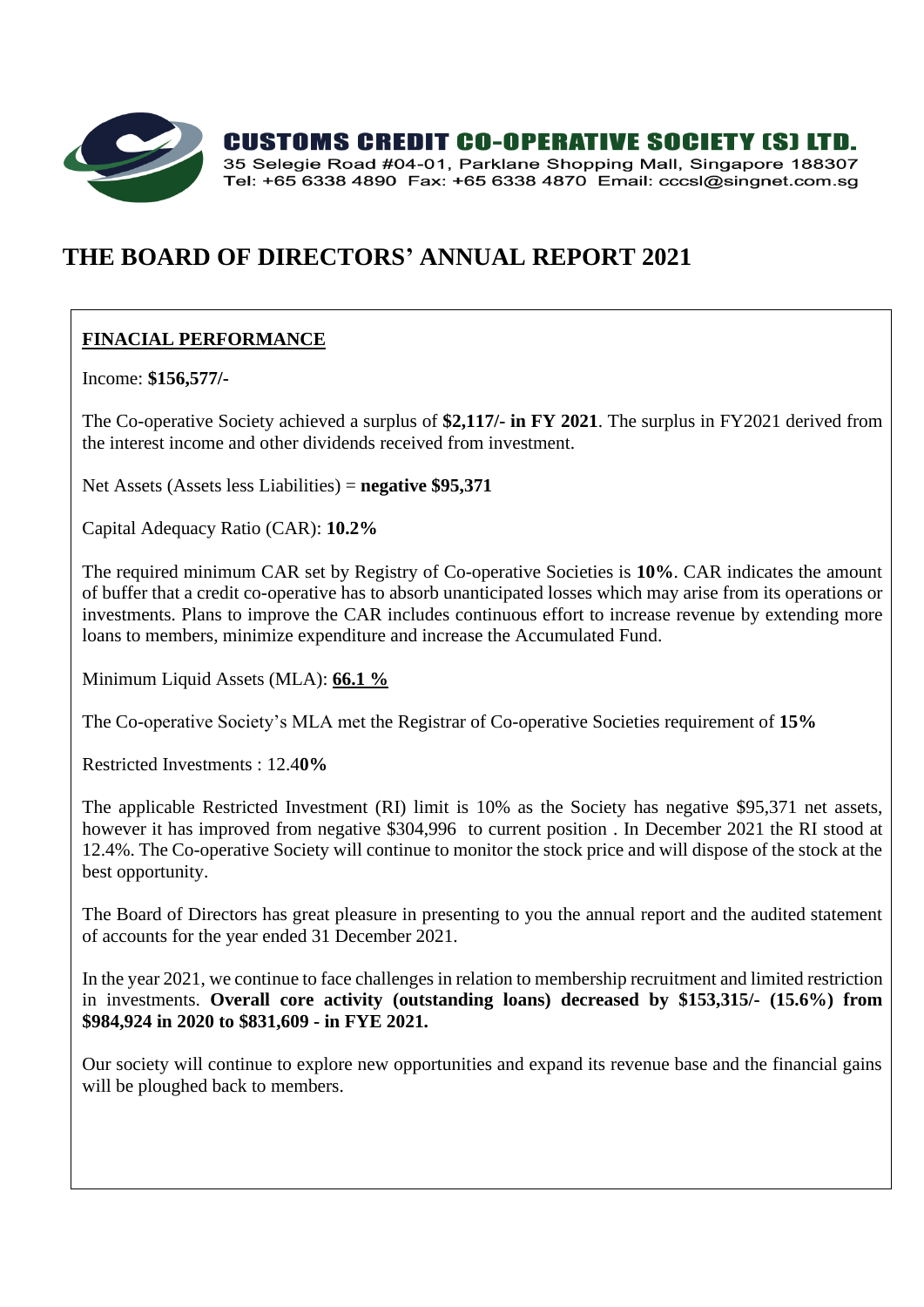# **BOARD OF DIRECTORS AND STAFF 2021/2022**

| Chairman                   | Mr S.Krishnan                                     |
|----------------------------|---------------------------------------------------|
| Vice Chairman              | (Vacant)                                          |
| Secretary                  | Mr P.Namasivayam                                  |
| Treasurer                  | Mr Farihullah S/O Abdul Wahab Safiullah           |
| <b>Alternate Treasurer</b> | Mr Mohan Singh                                    |
| <b>Board Member</b>        | Mr Ganesh Peramaiyan                              |
| <b>Board Member</b>        | Mr Thanabalan Iyaamalai (Resigned wef 01May 2022) |
| <b>Board Member</b>        | Mr Gurmit Singh S/O Gurmej Singh                  |
| <b>Board Member</b>        | Mr Choo Teik Choon                                |
| <b>Board Member</b>        | Mr Winston Tay                                    |
| <b>Board Member</b>        | Mr Darrel Toh                                     |
|                            |                                                   |
| Manager                    | Mr Tan Ting Meng (Retired wef 01 May 2022)        |
| <b>Admin Staff</b>         | Mdm Zaiton Bte Abdullah                           |

# **BOARD MEETING**

The Board of Directors held 12 meetings during the period under review to transact the business of the society.

# **SUB-COMMITTEES**

| <b>Audit</b><br>Committee             | Mr Ganesh s/o Peramaiyan<br>(resigned)<br>Thanabalan Iyyamalai<br>Mr<br>wef<br>01/05/2022<br>Mr P Namasiyayam | Chairman<br>Secretary<br>Member           |
|---------------------------------------|---------------------------------------------------------------------------------------------------------------|-------------------------------------------|
| <b>Investment</b><br><b>Committee</b> | Mr S. Krishnan<br>Mr Farihullah AWS<br>Mr P Namasiyayam<br>Mr Gurmit Singh Bajaj                              | Chairman<br>Secretary<br>Member<br>Member |
| <b>Credit</b><br>Committee            | Mr Farihullah AWS<br>Mr P. Namasiyayam<br>Mr Choo Teik Choon                                                  | Chairman<br>Secretary<br>Member           |
| <b>Admin/IT</b>                       | Mr Farihullah AWS<br>Mr P. Namasiyayam<br>Mr Thanabalan Iyyamalai                                             | Chairman<br>Member<br>Member              |

Sub-Committee's Quarterly Meeting, where possible, was held on the last Tuesday of the Month and back to back with the BOD Meeting. The respective sub-committee meetings for the Year 2021/2022 were scheduled by the Manager and were duly carried out by the various Sub-committees.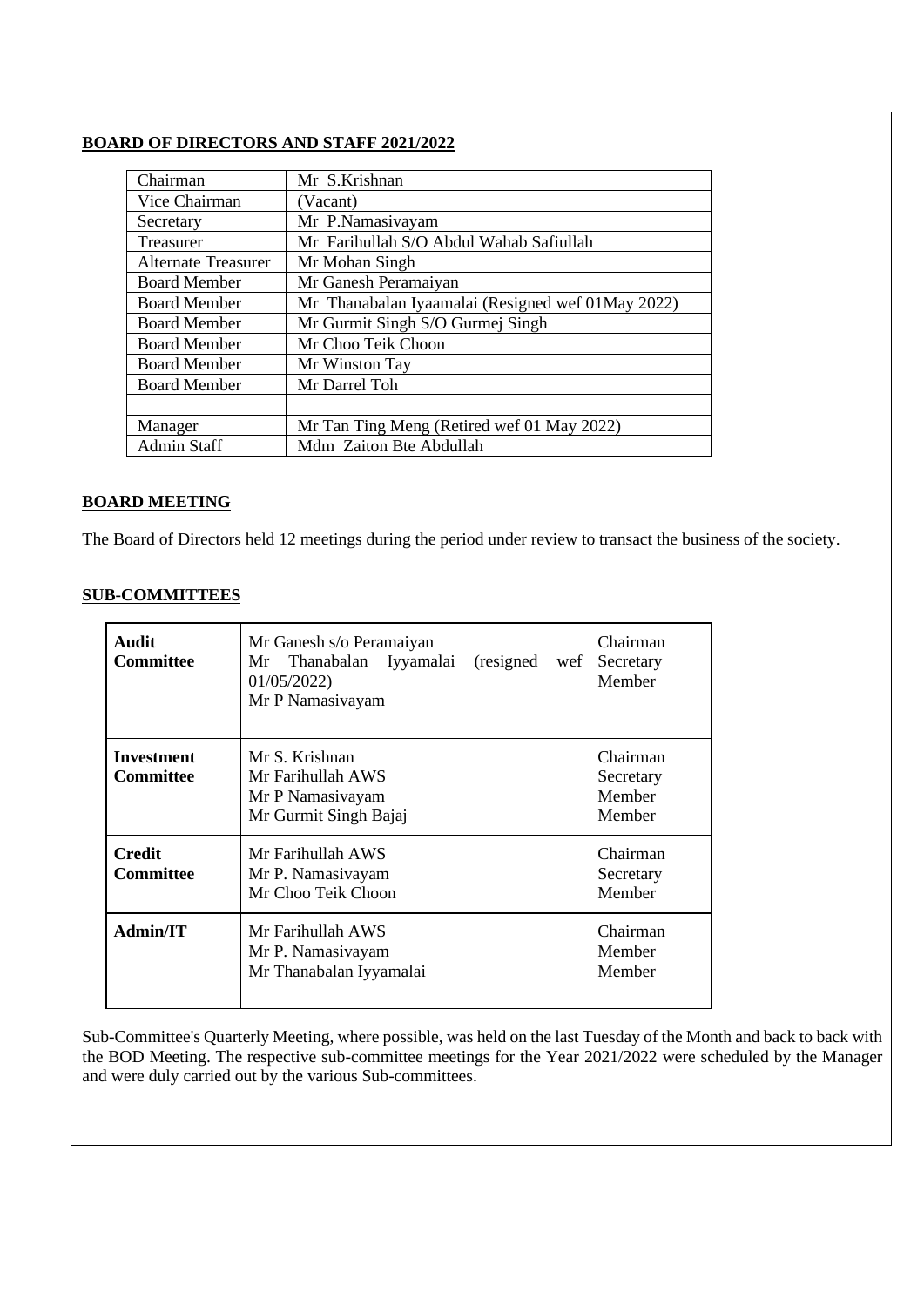**INTERNAL AUDITOR** - Mr P.Loganathan of SASCO was appointed as our Internal Auditor after AGM 2019. He will be performing internal audit once in six months and will be paid \$200/- for two visits. He has done the first visit in Feb 2022 for the first six months of FY 2022 and the second visit will be done between July 2022 and Dec 2022.

# **MEMBERSHIP**

As at 31 December 2021 the membership strength was 550.

Membership on 31 December 2020 was 619 and continued to slide in 2021 to 550. This was due mainly to older members terminating their membership upon retirement from their service.

#### **SCHOLARSHIP AWARDS**

Annual scholarship awards are presented to member's children for their academic studies ranging from primary to university level. During the year our Society gave away \$1,800/- worth of awards to Ten(10) deserving members' children.

#### **DIVIDEND/INTEREST**

The Society is in progress of meeting the stipulated prudential requirements. The Society has met the prudential requirement for MLA and required RI and yet to meet the requirement on CAR. The Co-op's RI of 12.4% exceeds the 10% RI limit. This is due to appreciation (positive) in out stocks and shares. Co-op's CAR of 10.2% meets the minimum required CAR of 10%. However, under the Written Direction to CCCS (in view of its negative net assets position), the co-op is required to seek the Registrar's written approval for any proposed distribution of dividends. As per Registrar's direction, the interest rate on specific deposits was revised 0.1% in 2021

#### **INSTITUTIONAL CAPITAL**

Institutional Capital (Accumulated Fund) stood at \$566,802 as at 31 December 2021.

#### **COMMON GOOD FUND**

A total sum of \$8,640/- was granted under the Common Good Fund for medical, death and retirement benefits.

#### **APPROPRIATION OF PROFITS - 2021**

The proposed Appropriation of Profits is shown in Annex of Statement of Accounts FY Ending 31 Dec 2021 (uploaded in CCCS Website)

#### **ACCOUNTS OF THE SOCIETY**

The Society engaged M/S Belinda Chua & Co. to maintain its computerized accounting system for the year 2021.

#### **STATEMENT OF ACCOUNTS**

Members of the Society were furnished with their respective statement of accounts after the close of the financial year ending 31 Dec 2021.

#### **AFFILIATION/INVESTMENT**

#### SINGAPORE NATIONAL CO-OPERATIVE FEDERATION (SNCF)

Our co-operative is affiliated to SNCF which is an apex body of all Co-operative Societies in Singapore. SNCF coordinates and facilitates the activities of the co-operatives in Singapore. It does so by organizing and supervising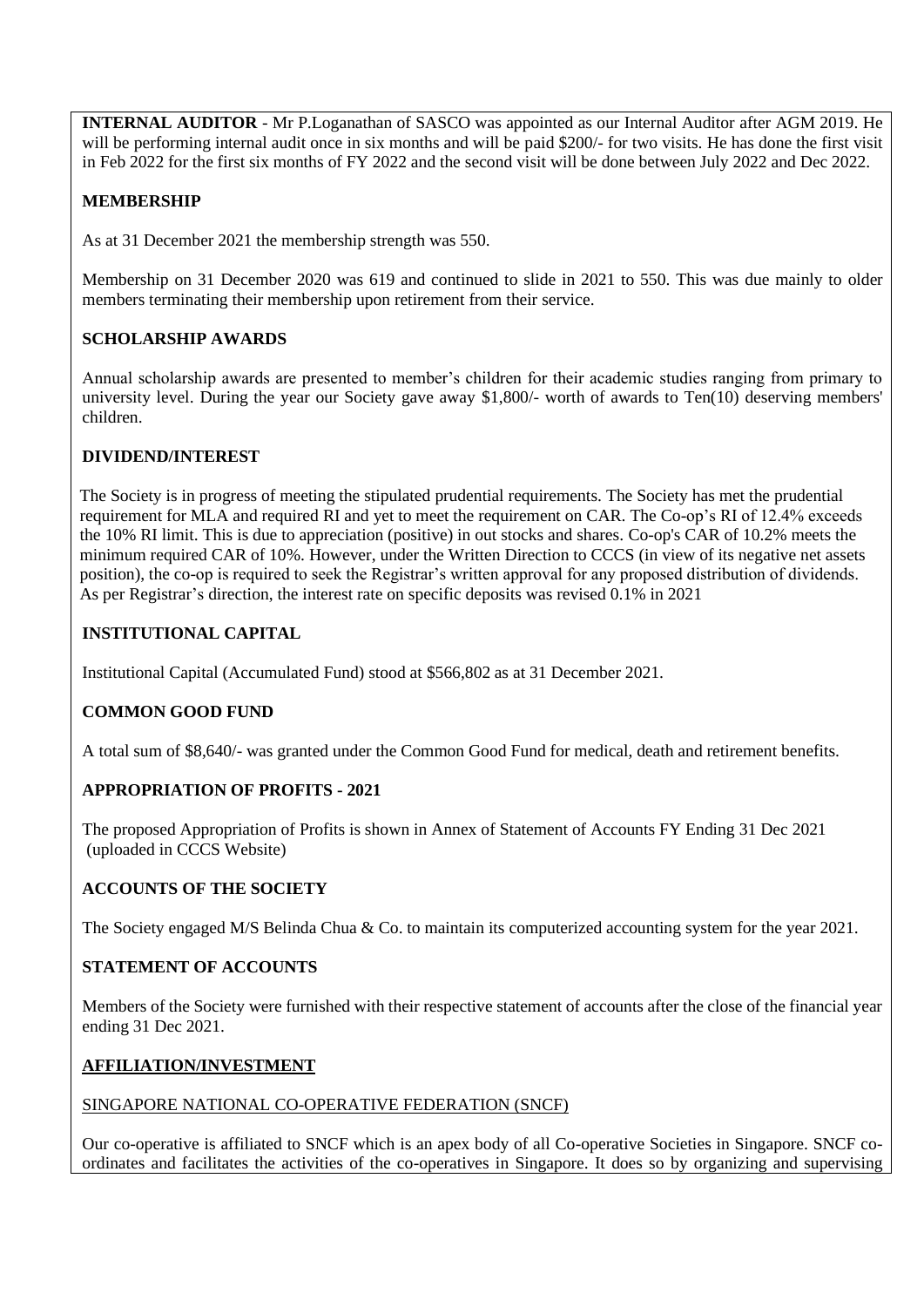courses, study missions and seminars on important topics such as co-operative management, financial analysis, investment management and decision making for its members.

As an affiliate of SNCF, our co-operative was supporter of most of the events organized in 2021/2022.

#### SINGAPORE ASSOCIATION OF AMALGAMATED CO-OP SOCIETIES LTD. (SASCO)

SASCO continues to play an important role in caring for the less fortunate members of the society through various Community Projects such as managing a Home for Senior Citizens and a day care centre for the senior citizens. It also operates two Child Care Centers that cater mainly to lower and middle-income families.

Our Co-operative Society is an affiliate of SASCO and our Chairman Mr. S Krishnan is our representative. He is the current Secretary of SASCO EXCO and our Co-operative Society's Treasurer, Mr. Farihullah AW Safiullah is the Chairman of SASCO Home.

# **NTUC FAIRPRICE**

The society is an institutional member of NTUC Fairprice with \$.68,500.00 shares.

# **NTUC INCOME**

Our investment with NTUC Income Insurance Co-operative amounted to \$427,080 shares.

#### **PREMIER SECURITY CO-OPERATIVE SOCIETY**

The society is an institutional member of Premier Security Co-operative with \$50,000. shares. Our Chairman, Mr. S Krishnan is our representative to Premier Security Co-operative.

#### **CCCS INTERNATIONAL LEARNING INSTITUTE**

The Society holds 100,000 shares of CCCS International Learning Institute (Pte) Ltd.

The main shareholder of CCCS International Learning Centre is Premier Security Co-operative.

# **GENERAL**

#### **EXTERNAL CONFERENCES AND STUDY MISSIONS**

Our co-operative society actively supported and participated in various overseas conferences and study missions arranged by SNCF. However, such participation in international conferences and study missions has been curtailed since 2021 due to the Covid 19 Pandemic Situation internationally.

#### **CREDIT CO-OP MANAGEMENT ACCOUNTING SYSTE**M

Our Society's accounts have been migrated to the current Window Based System and is supported by M/S Belinda Chua & Company. Our Accounts Clerk, Ms. Angeline Tan S.Y co-ordinates with M/S Belinda Chua in maintaining and updating the accounts system.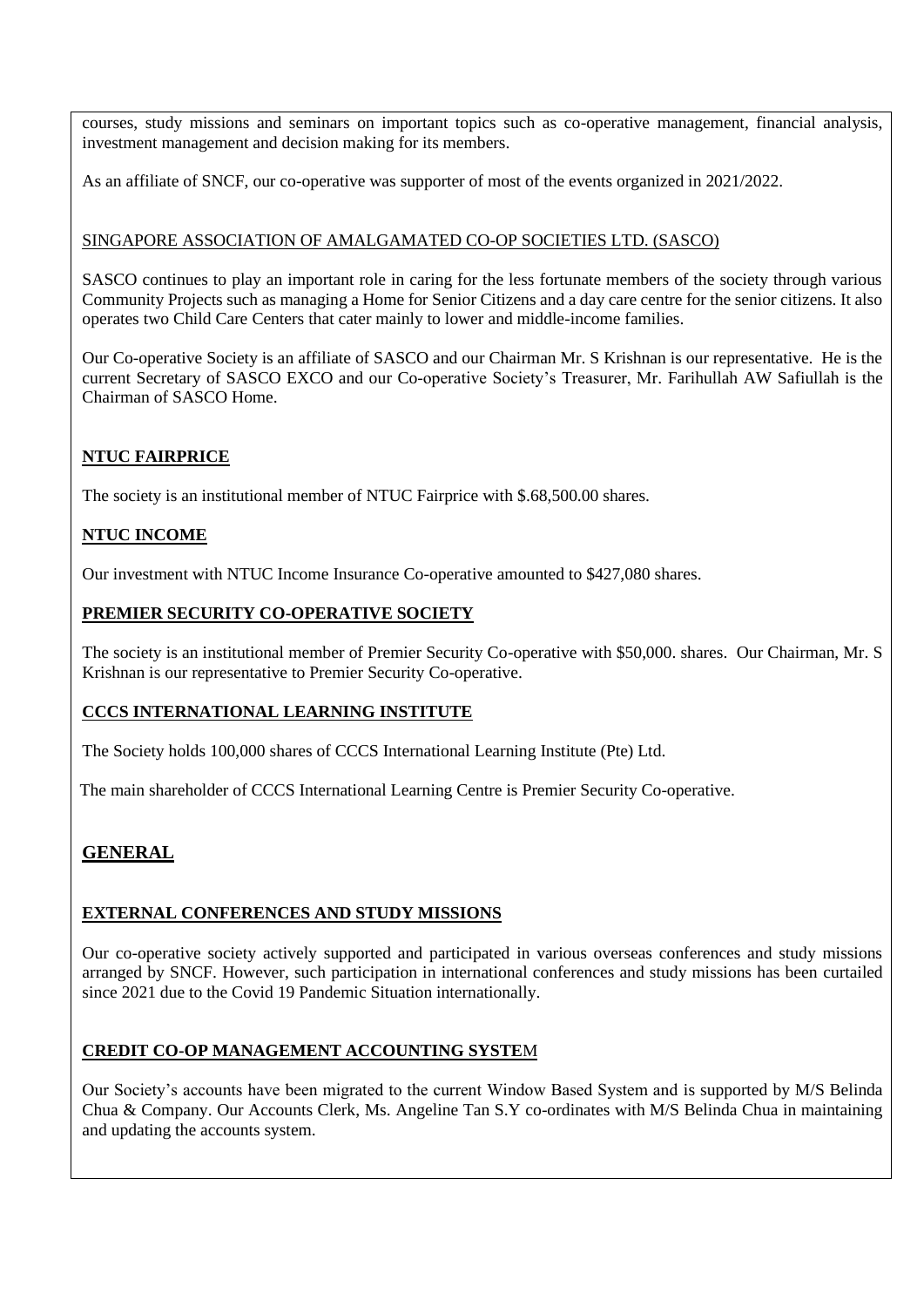# **ACTIVE PARTICIPATION IN CO-OPERATIVE ACTIVITIES**

Our co-operative society had given continued support to activities organized by the various co-operative societies in Singapore and we are proud to be part of a well-respected co-operative.

# **CHANGES TO CUSTOMS CREDIT OPERATING PROCEDURES**

#### YEARLY TRAVEL INCENTIVE FOR MEMBERS

The Travel Incentive for members has been suspended since 2015 and the remaining members of the society will be given an opportunity to participate once our Co-op's financial status improves.

#### LOAN SCHEMES

- Normal Loan (Secured)
- Normal Loan (Unsecured)
- **Education Loan**
- Medical Loan
- **Exceptional Loan**
- Secured Loans to Associate Members

#### **RETIREMENT, DEATH AND HOSPITALISATION GRANTS**

The Board will be reviewing the payout amounts because under by-law 12.5, the contribution to the Common Good Fund cannot exceed 25% of net surplus (and is subject to members' approval).

#### **OTHER MATTERS**

#### **1 RETIREMENT & RESIGNATION**

The Society wishes **Twenty-five(25). Members who retired** from government service (ICA & Singapore Customs) in 2020/2021, many years of happy retirement.

**Sixty-nine(69) members resigned** from their Co-op membership, either due to retirement from service or for other reasons in 2020/2021.

#### **2 OBITUARIES**

The Society announces with deep regret that **Four (04) of our Co-op Society have passed away in 2020/2021.**

#### **3 PREMISES**

The Society continued its operation from the rented property at #04-01, Parklane Shopping Mall, Selegie Road, Singapore 188307, Tel: 63384890 and Fax No: 63384870. The office is opened for business from Mondays to Fridays daily from 10.00 am to 6.00 pm except Saturdays, Sundays and Public Holidays.